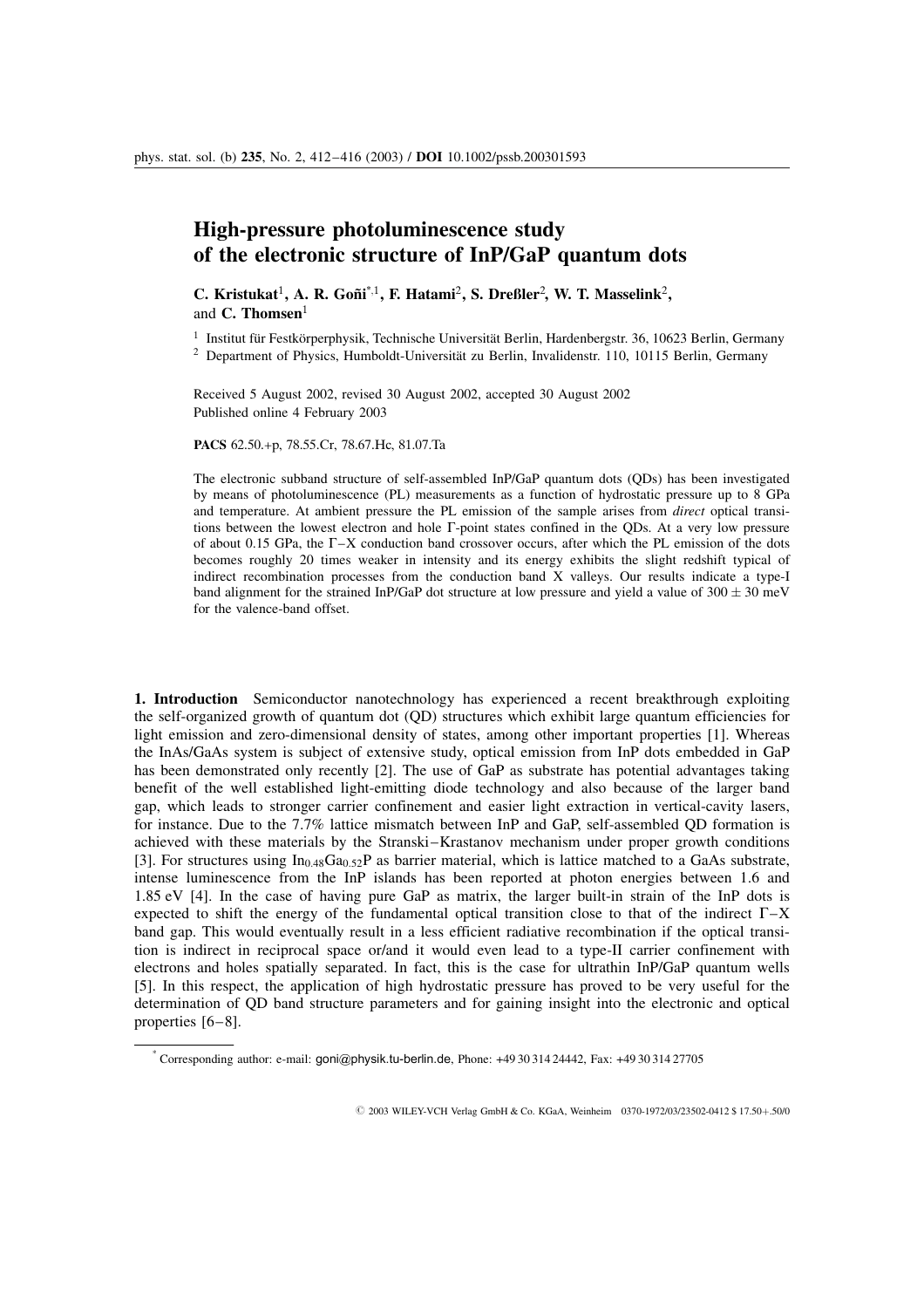Here we report the dependence on pressure of the photoluminescence (PL) emission of InP dots in a GaP matrix as a function of temperature and laser excitation power. The results indicate that at ambient pressure conditions the band alignment is of type-I and that the intense emission arises from direct optical transitions between confined states of the QDs. With increasing pressure the dot structure undergoes successively a conduction band  $\Gamma$ -X crossover and a type-I–type-II transition at about 0.15 and 1.2 GPa, respectively, as determined from the behavior of the PL peak energies and intensities under pressure. Furthermore, our data allow us to obtain an estimation for the valence band offset in the strained InP/GaP system.

2. Experiment The sample consists of five periods of InP dots embedded in GaP grown on GaP(100) substrates by gas-source molecular beam epitaxy at a temperature of 490  $^{\circ}$ C in the Stranski–Krastanow mode. The nominal thickness of each InP layer is 2.3 monolayers (MLs) and the separation between dot layers is about 10 nm. Structural analysis indicates that the dots are approximately  $20 \times 20$  nm<sup>2</sup> in lateral dimensions and about  $3-5$  nm in height [9]. The dot density scaling with the amount of InP deposited is in the range of  $2-6 \times 10^8$  cm<sup>-2</sup>. Further details of the growth and structure of the QD samples are given elsewhere [2]. A platelet-shape crystal  $100 \times 100 \mu m^2$  in lateral size and 30 µm thick was fitted into a diamond anvil cell for high-pressure experiments. Photoluminescence measurements were performed at different temperatures in a helium-bath cryostat. Helium was used as pressure medium and the change of pressure was always performed above the He melting temperature in order to avoid non-hydrostatic conditions. The ruby luminescence method was used for pressure calibration [10, 11] with temperature correction according to Ref. [12]. The 441 nm line of a He-Cd laser was used for excitation of the sample luminescence. The emitted light was analysed by a 1 m single-grating spectrometer equipped with a photomultiplier detector.

3. Results and discussion Figure 1 displays low-temperature PL spectra of the InP/GaP QD sample taken with 5 kW/cm<sup>2</sup> laser power density for different pressures in the range up to 1.2 GPa. The prominent peak in the PL spectra corresponds to the emission from the QDs. A much weaker feature centered at 2.2 eV at low pressure is also apparent in the PL spectra and is assigned to optical transi-



tions between states of the wetting layer (WL). At ambient pressure the main emission of the sample peaks at 1.92 eV and its width is about 70 meV exhibiting an asymmetric double-peak structure [2]. Based on the results presented below, we interpret the PL spectrum at zero pressure as due to direct optical transitions between Brillouin zone-center states of the dots. At the laser powers of the experiment and for the low dot density of our sample we expect saturation of the dot emission to be achieved, thus the two peaks apparent from the

Fig. 1 Photoluminescence spectra of the InP/GaP QD sample for different pressures at 4 K and at high excitation density. QD stands for the PL emission from the dots. Spectra have been shifted by a constant offset for clarity.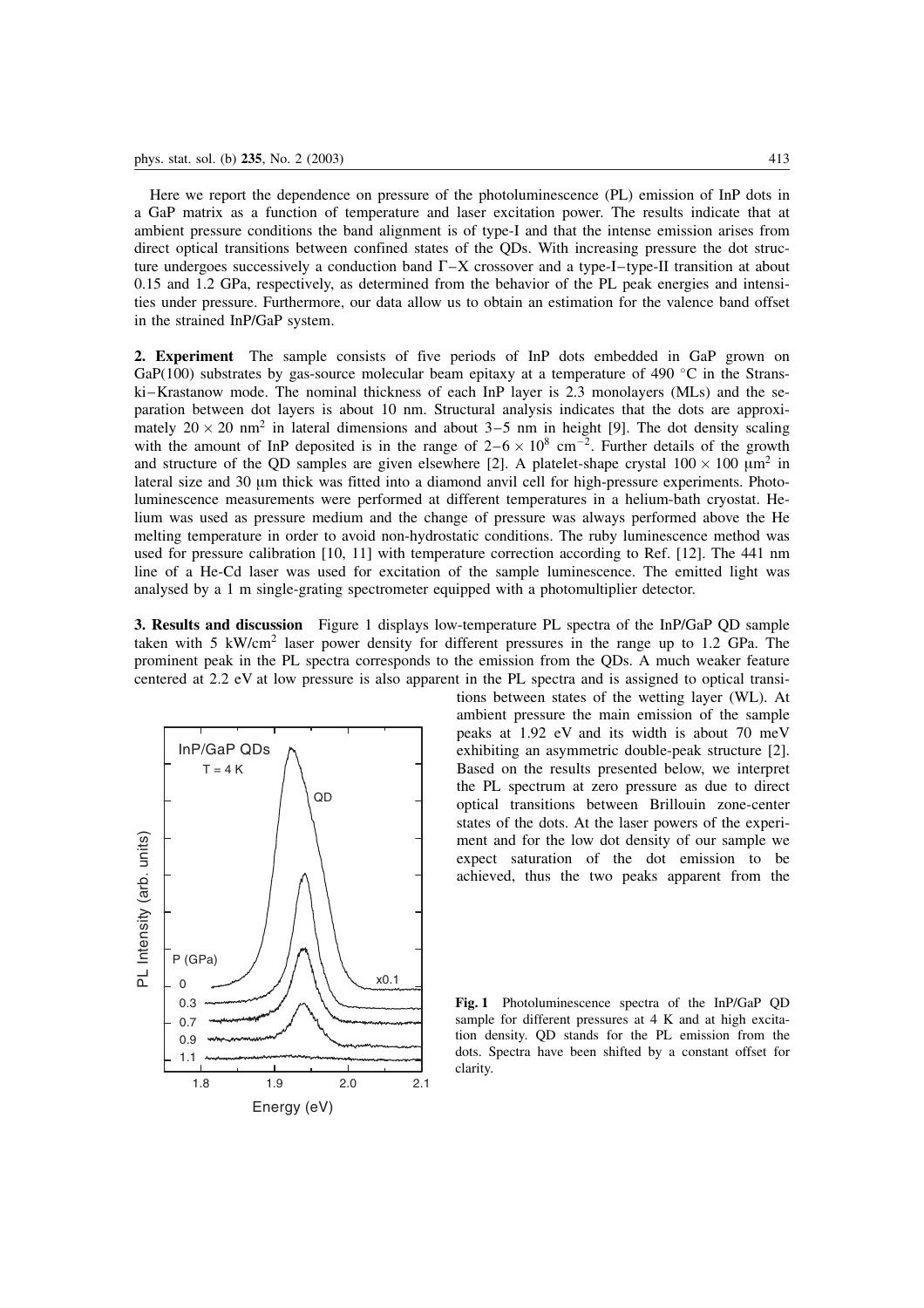0 GPa spectrum are attributed to recombination processes between the electron and hole ground states and the first excited ones of the dots, respectively. We note that this implies type-I band alignment.

At finite pressure a sudden blueshift of the PL peak maximum by about 20 meV occurs together with a reduction of the intensity by a factor 16 and the narrowing of the band width. With increasing pressure the position of the QD peak shifts slightly to lower energies, as it is the case for  $\Gamma$ –X indirect transitions [7]. Further evidence for the indirectness of the optical transition at finite pressure is obtained from a lineshape analysis of the QD emission band, which shows a slight asymmetry of the peak towards lower energies due to a weaker line shifted down in energy by about 40 meV (the energy of zone-edge phonons in InP [13]). The main peak thus corresponds to the zero-phonon line activated in quantum dots due to the breakdown of translational invariance and the weaker feature at lower energies is attributed to the one-phonon replica of the indirect emission.

The wetting layer luminescence also shifts to lower energies with increasing pressure, indicating that these transitions are of  $\Gamma$ –X indirect character. The wetting layer represents a kind of  $\delta$ -like potential well for carriers in the GaP matrix. High-pressure experiments on an InAs monolayer in GaAs combined with tight-binding calculations have shown the existence of a bound state for electrons lying a few meV below the X conduction band edge of the barrier material [15]. Hence, we attribute the WL feature to optical transitions between states bound to the highly strained InP wetting layer, which are direct in space (type I) but indirect in reciprocal space (from the X to the  $\Gamma$  point). In fact, the WL emission is 50 meV lower in energy than the band gap of GaP and the luminescence of the barrier is completely absent in the spectra. The latter is an indication of an extremely efficient and fast capture of photoexcited carriers into the WL states.

The energies of the PL peak maxima obtained from low-temperature spectra are plotted in Fig. 2 as a function of pressure. Whereas the emission from the wetting layer shifts to lower energies at the rate of  $-13.9(5)$  meV/GPa typical for the  $\Gamma$ -X indirect gap of GaP [14], the QD line displays a much smaller pressure coefficient of  $-4.4(5)$  meV/GPa. The pressure dependence of the PL peak intensity of the dots is depicted in the inset to Fig. 2. The initial reduction in intensity in excess of one order of magnitude is also a clear indication of the occurrence of the  $\Gamma$ -X conduction-band crossover in the InP dots. The quenching of the dot luminescence above 1.2 GPa, in contrast, is due to a transition from type I to type II, at which the conduction band X valleys in the wetting layer become lower in energy than the ones in the InP dots.



Fig. 2 Energies of PL peaks of the InP/ GaP QD sample as a function of pressure. The solid lines correspond to the results of least-squares fits. The inset shows the dependence on pressure of the PL peak intensity. The lines are a guide to the eye.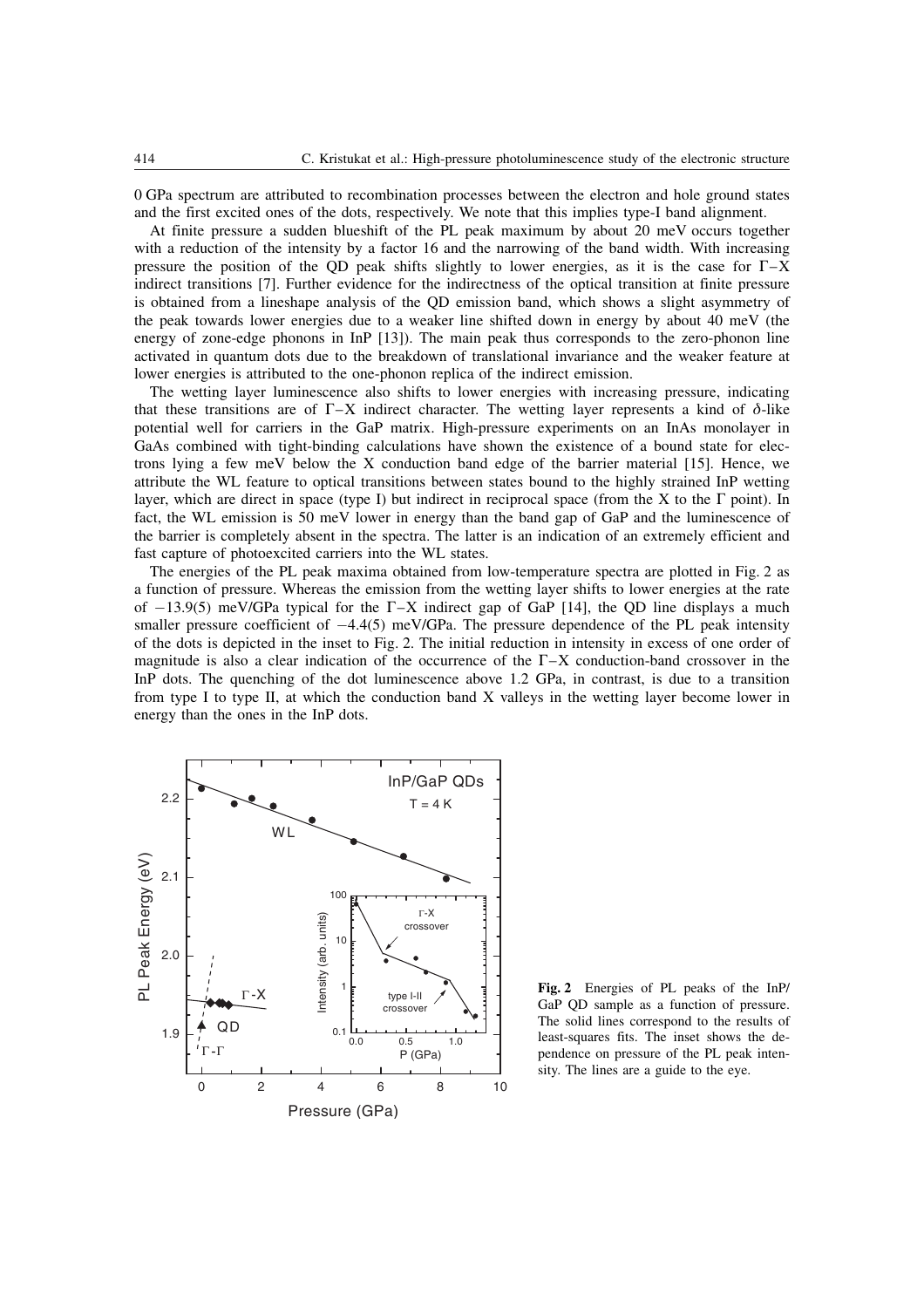The small negative linear pressure coefficient of the QDs and the change from type I to type II band alignment is a consequence of the reduction of the built-in strain of the InP dot layers with increasing hydrostatic pressure. This, in turn, is the result of a difference in bulk modulus between InP (71.1 GPa) and GaP (88.2 GPa) [13]. Since InP is more compressible than GaP, under pressure the lattice mismatch between both materials continuously reduces and so does the compressive stress upon the InP layers. This biaxial compression is at the origin of the splitting of the sixfold degenerate conduction-band X valleys into a  $X_{xy}$  quadruplet and a  $X_z$  doublet, the former being lower in energy. The X-valley splitting energy  $\Delta E_X$  is given by [7, 16]

$$
\Delta E_{\rm X} = \Sigma_u \frac{C_{11} + 2C_{12}}{C_{11}} \epsilon_{xx}, \qquad (1)
$$

where  $\mathcal{Z}_u$  is the shear deformation potential [16],  $C_{ij}$  are the elastic constants [13], and  $\epsilon_{xx}$  is the inplane strain due to the lattice mismatch. For a 7.7% strain we obtain an initial splitting of  $\approx 840$  meV, corresponding to a downward (upward) energy shift of the  $X_{xy}(X_z)$  levels by  $-1/3\Delta E_X(2/3\Delta E_X)$ . The pressure behavior of the  $X_{xy}$  states of the dots is essentially determined by two counteracting effects: the negative coefficient of the X states under hydrostatic compression and the pressure-induced reduction of the X-valley splitting, which tends to push the  $X_{xy}$  states up in energy. The energy separation between the X states in the QDs and the WL, thus, decreases with pressure at a rate of  $\approx -10$  meV/ GPa, achieving degeneracy at about 1.2 GPa.

Further information about electronic states in the QD structure and relaxation processes between them can be gained from the temperature dependence of the luminescence at different pressures. Figure 3 shows the peak intensity of the PL lines corresponding to the dots and the wetting layer as a function of temperature at 0.7 GPa. The wetting layer emission decreases monotonically with increasing temperature showing thermal activated behavior. In contrast, the QD peak intensity goes through a maximum at around 30–40 K. Furthermore, the position of this maximum depends almost linearly on the pressure, decreasing from 70 K at ambient pressure to zero at around 1.2 GPa. This can be understood again in terms of the continuous reduction of the separation between conduction band X states of dots and wetting layer, as pressure increases. A striking result is the initial increase in intensity of the QD peak. We take this as evidence for an improvement of the carrier transfer from the wetting layer into the dots, which becomes more efficient with increasing temperature due to carrier delocalization.

In summary, at ambient pressure the band alignment in the InP/GaP QD structure is of type I and the QD emission is very intense arising from  $\Gamma$ – $\Gamma$  direct optical transitions between confined states of the dots. With increasing pressure this transition shifts up in energy very fast at a typical rate of about



100 meV/GPa [6, 14], such that at 0.2 GPa the absolute conduction-band minimum is at the X point and the QD recombination has become indirect in reciprocal space  $(\Gamma - X_{xy}$  transition). The  $X_{xy}$  levels of the InP dots are initially approximately 10 meV below the Xbound state of the wetting layer. With increasing pressure, however, the energy separation between them

Fig. 3 Temperature dependence of the intensity of the PL emission from the InP dots (full symbols) and the wetting layer (open circles) measured at 0.7 GPa. The solid lines are a guide to the eye.